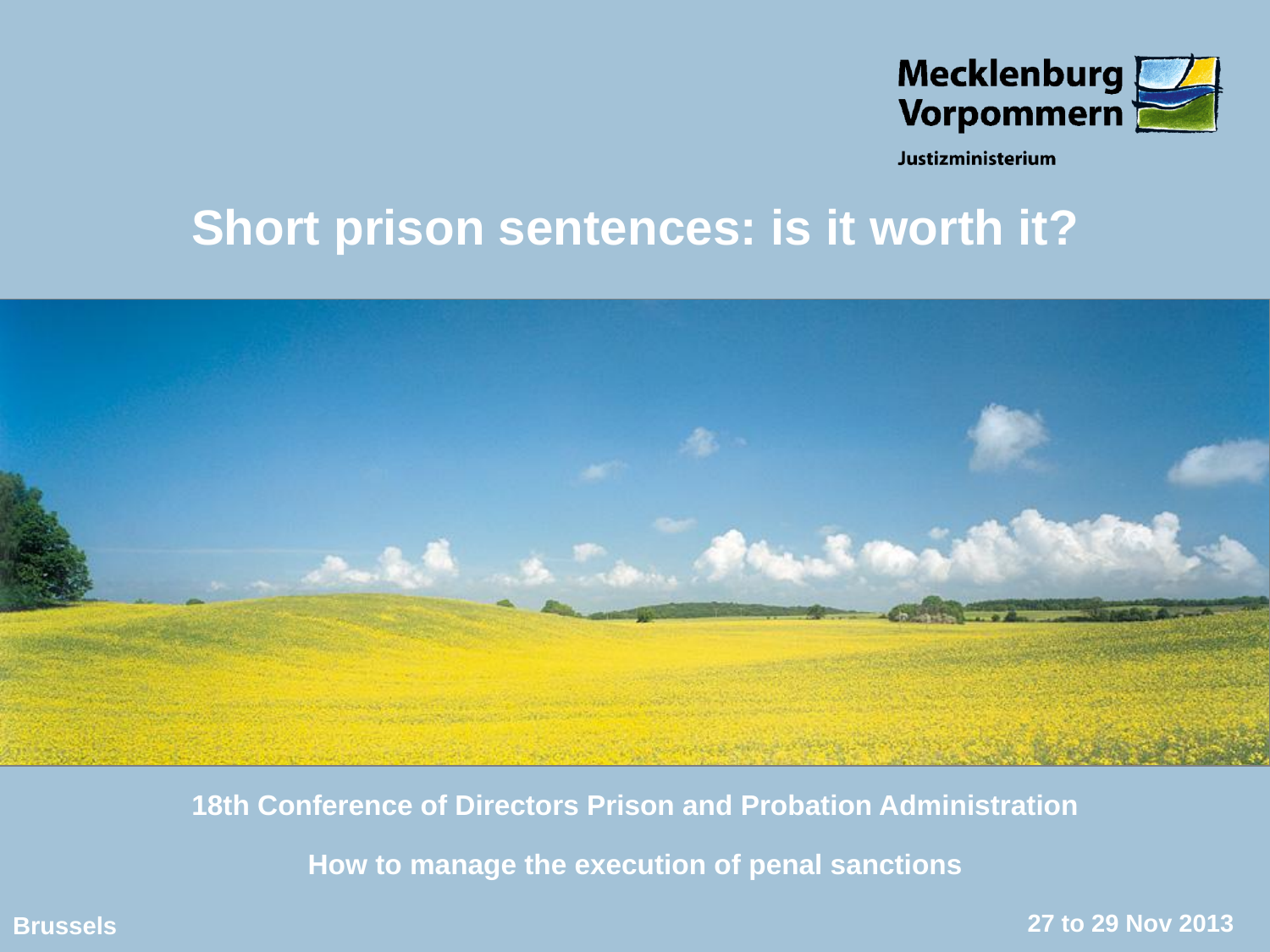## **Structure**



- 1. Whom to target?
- 2. Percentage of short prison sentences in European countries (selection)
- 3. Alternatives to executing short prison sentences
- 4. Tension between sentencing and execution practices
- 5. Execution practice using the examples of
	- **England & Wales**
	- **Scotland**
	- **Switzerland**
	- **Germany**
- 6. Outlook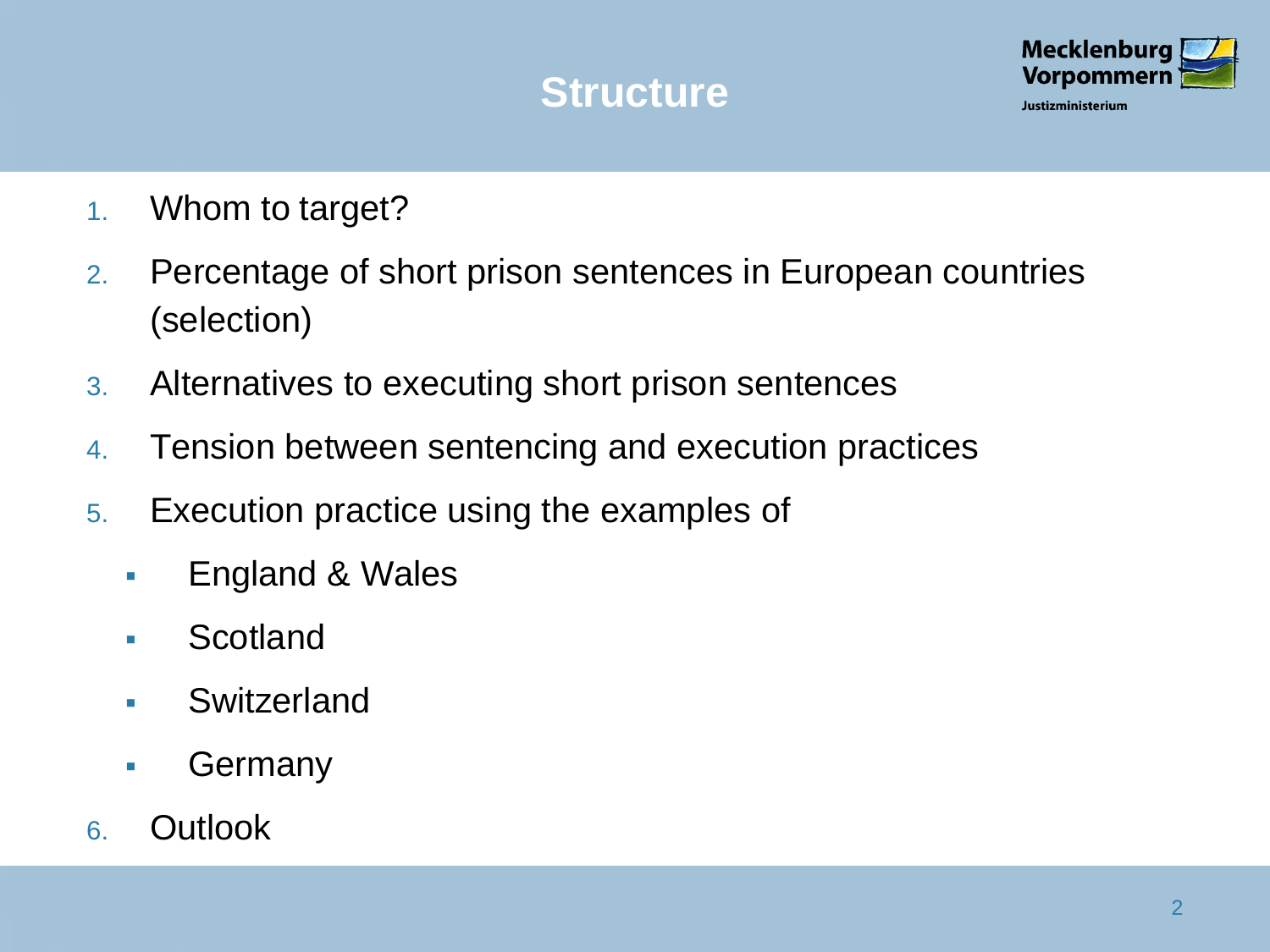

Justizministerium

"It is virtually impossible to do anything productive with offenders on short sentences. And many of them end up losing their jobs, their homes and their families during their short time inside." (Kenneth Clarke, former Secretary of State for Justice, UK)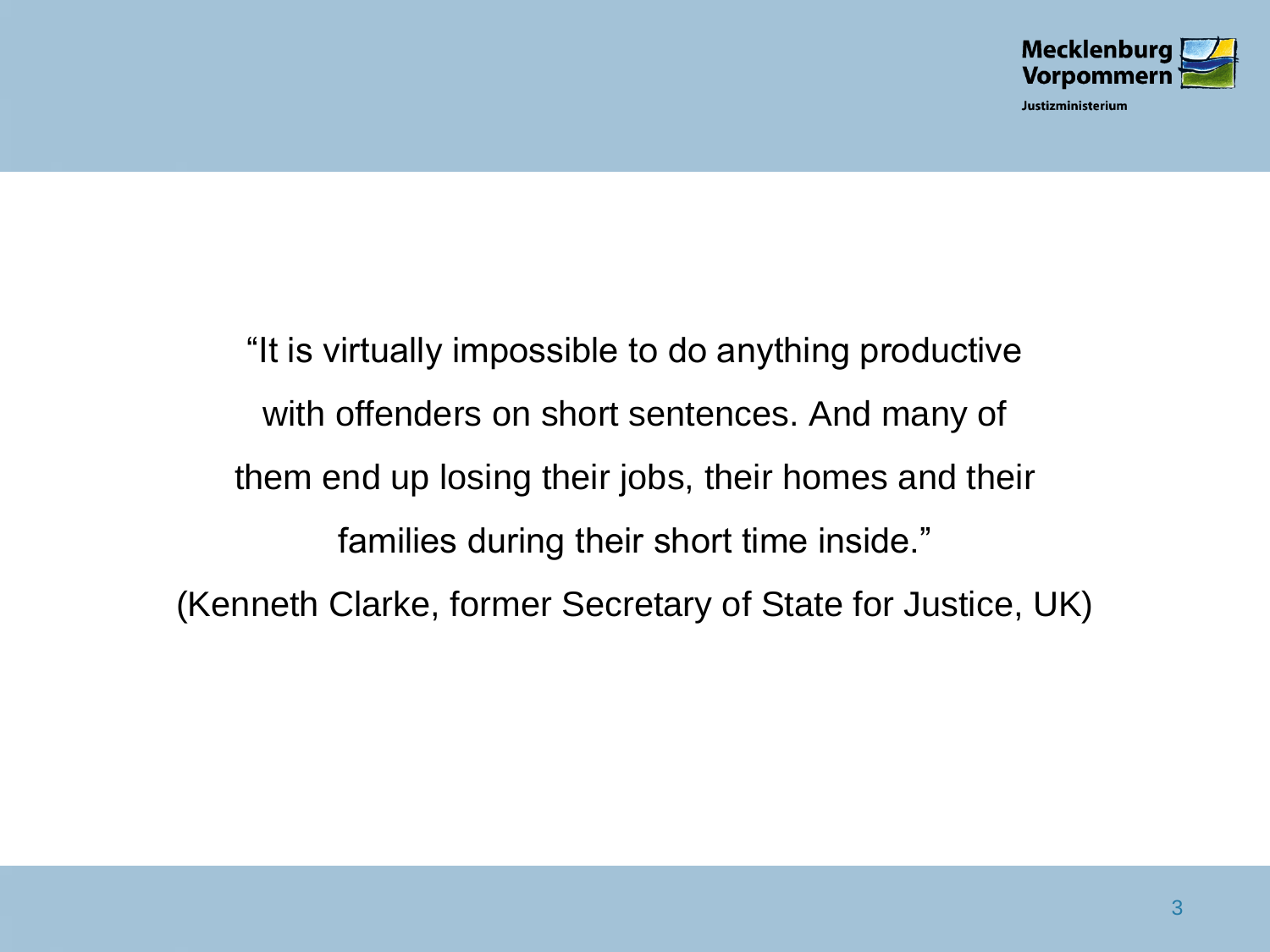# **1. Whom to target?**



- Short sentenced prisoners have the highest re-offending rate of all groups of offenders
- They exhibit high levels of substance abuse, homelessness, poverty and debt
- Most of them are unemployed and do not even have a school leaving certificate or professional qualification
- There is little time to motivate and support these prisoners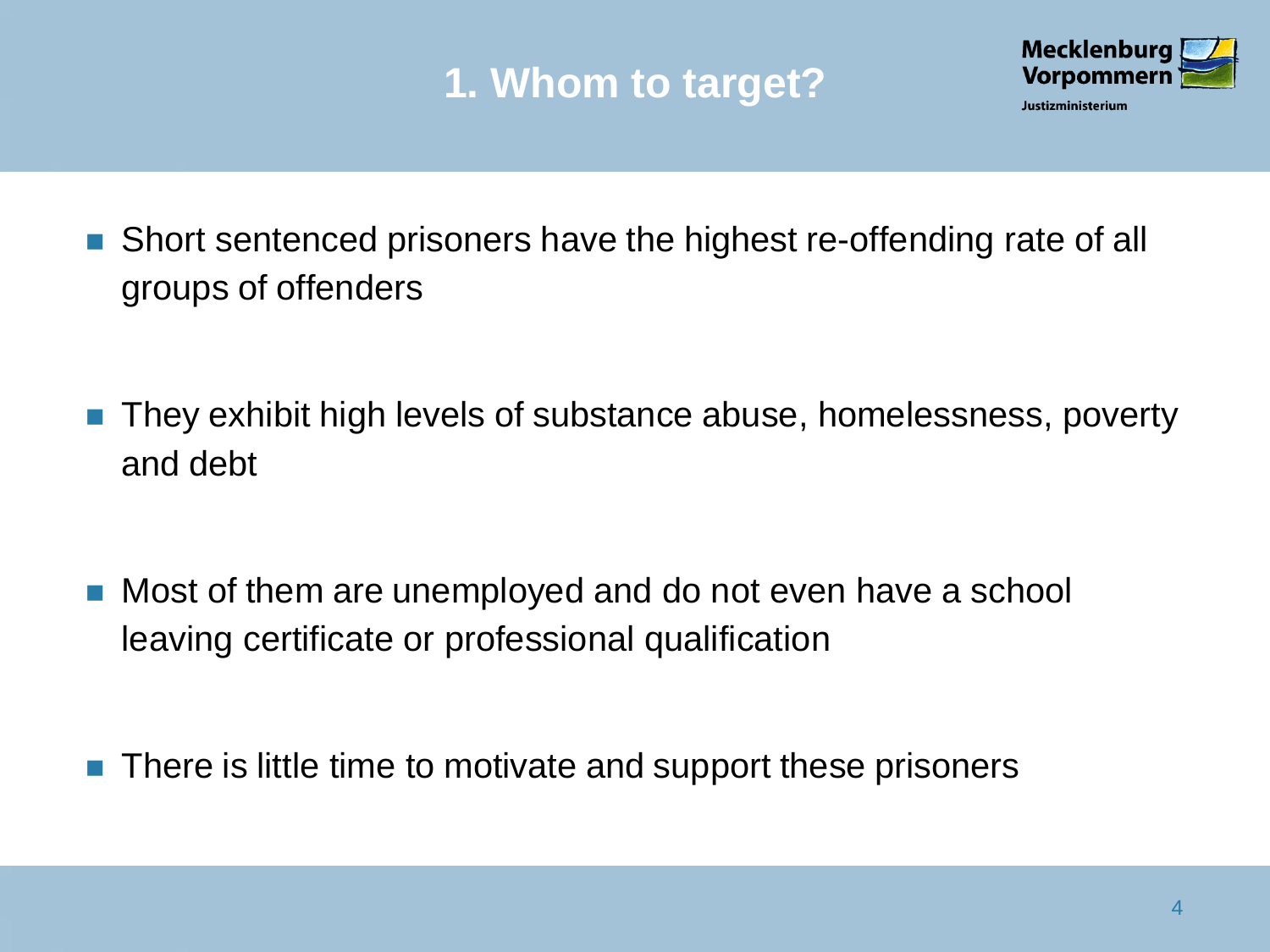**2. Percentage of short prison sentences in European countries (selection)** Justizministerium



#### **European countries with a high number of prisoners serving short prison sentences**

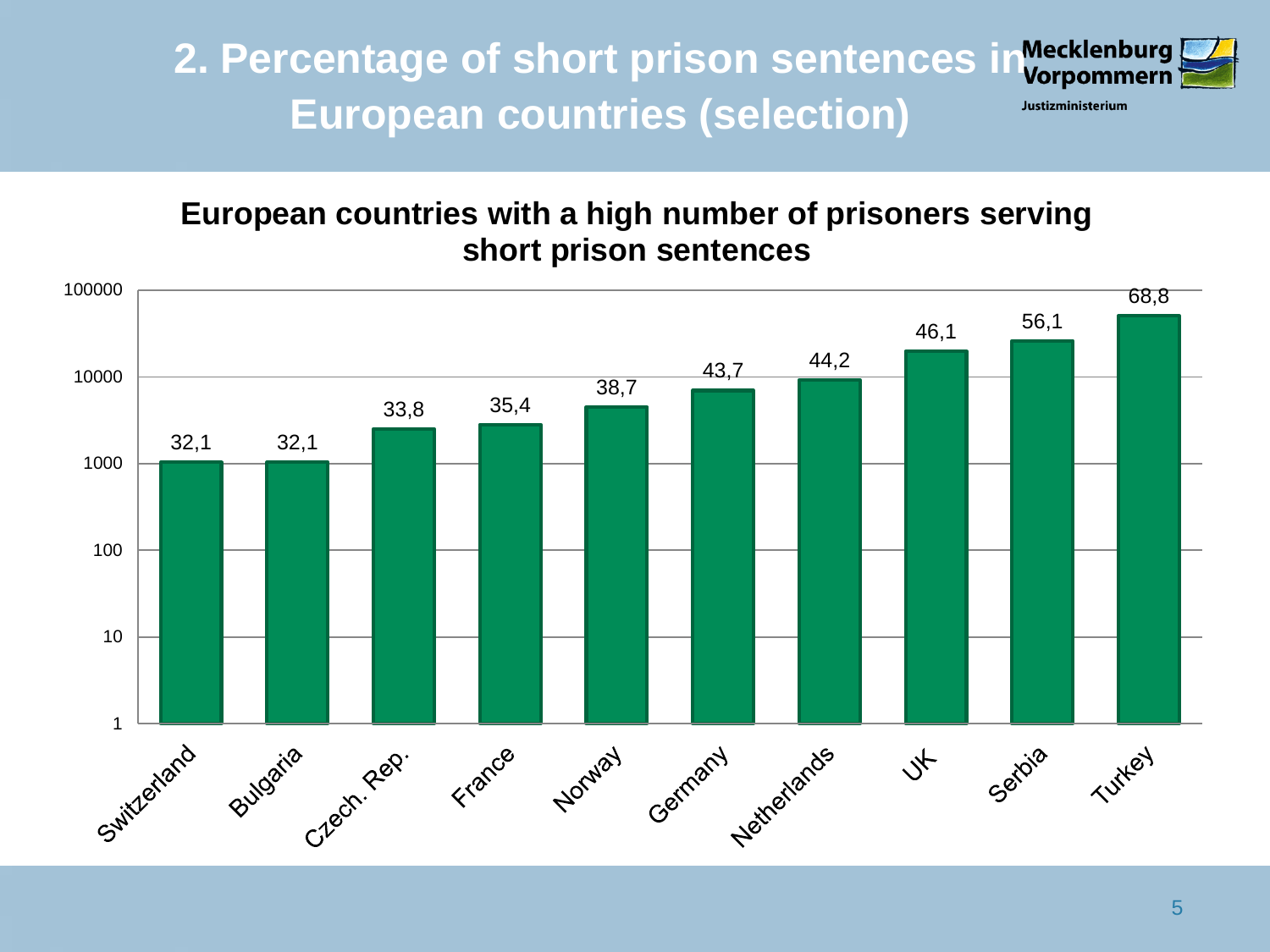**2. Percentage of short prison sentences in European countries (selection)**



Justizministerium

#### **European countries with a high number of prisoners serving short prison sentences**

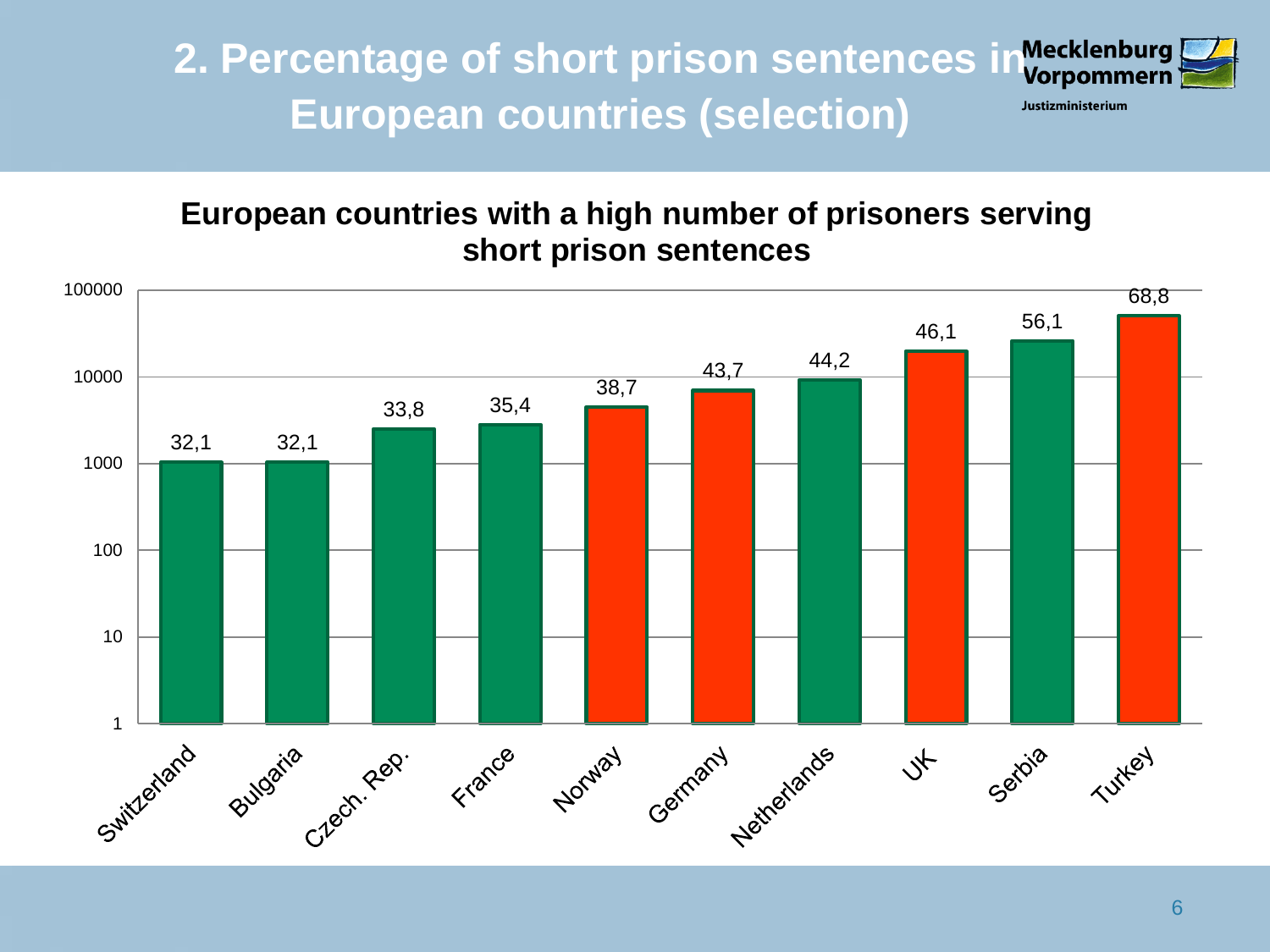**3. Alternatives to executing short prison sentences**



Justizministerium

**Alternative sanctions in per cent - European average prior to a prison sentence**

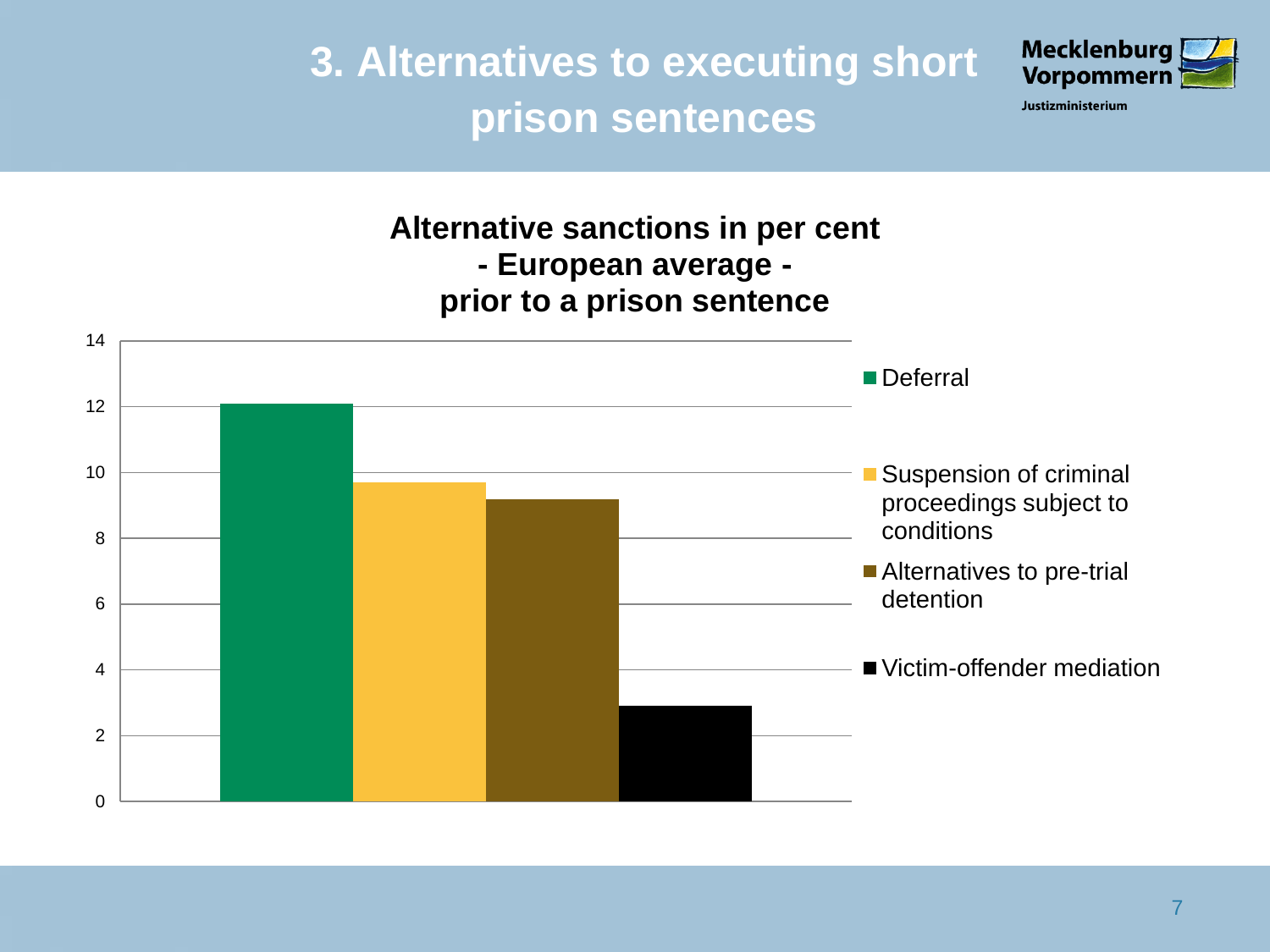**3. Alternatives to executing short prison sentences**



Justizministerium

**Alternative sanctions in per cent - European average -**

**prior to a prison sentence**



- 
- Electronic tagging/house arrest **Treatment**
- 
- Community service Suspension of sentence subject to conditions
	-
- Mixed methods **Partial deprivation of liberty**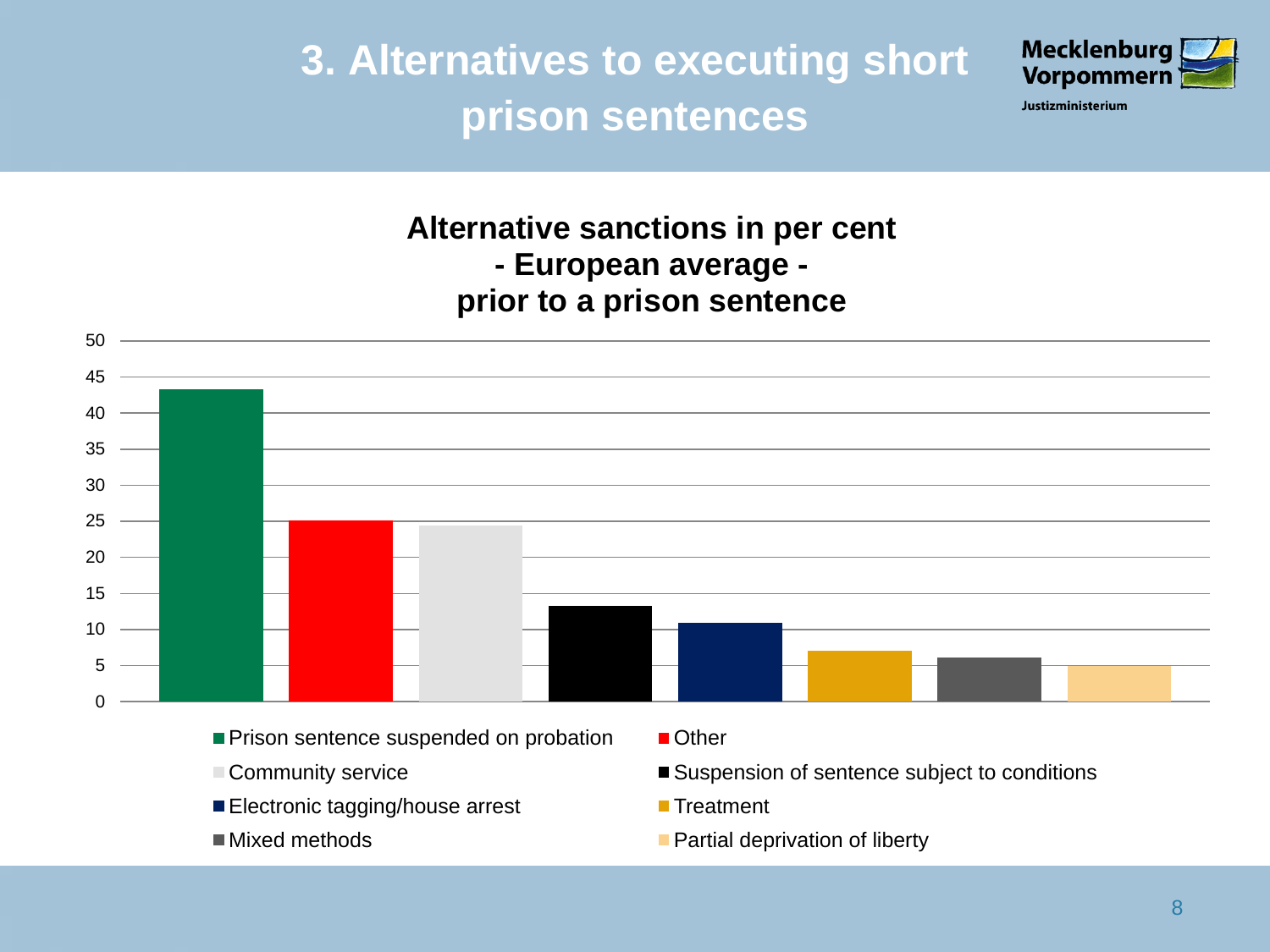**4. Tension between sentencing and execution practices**



Justizministerium

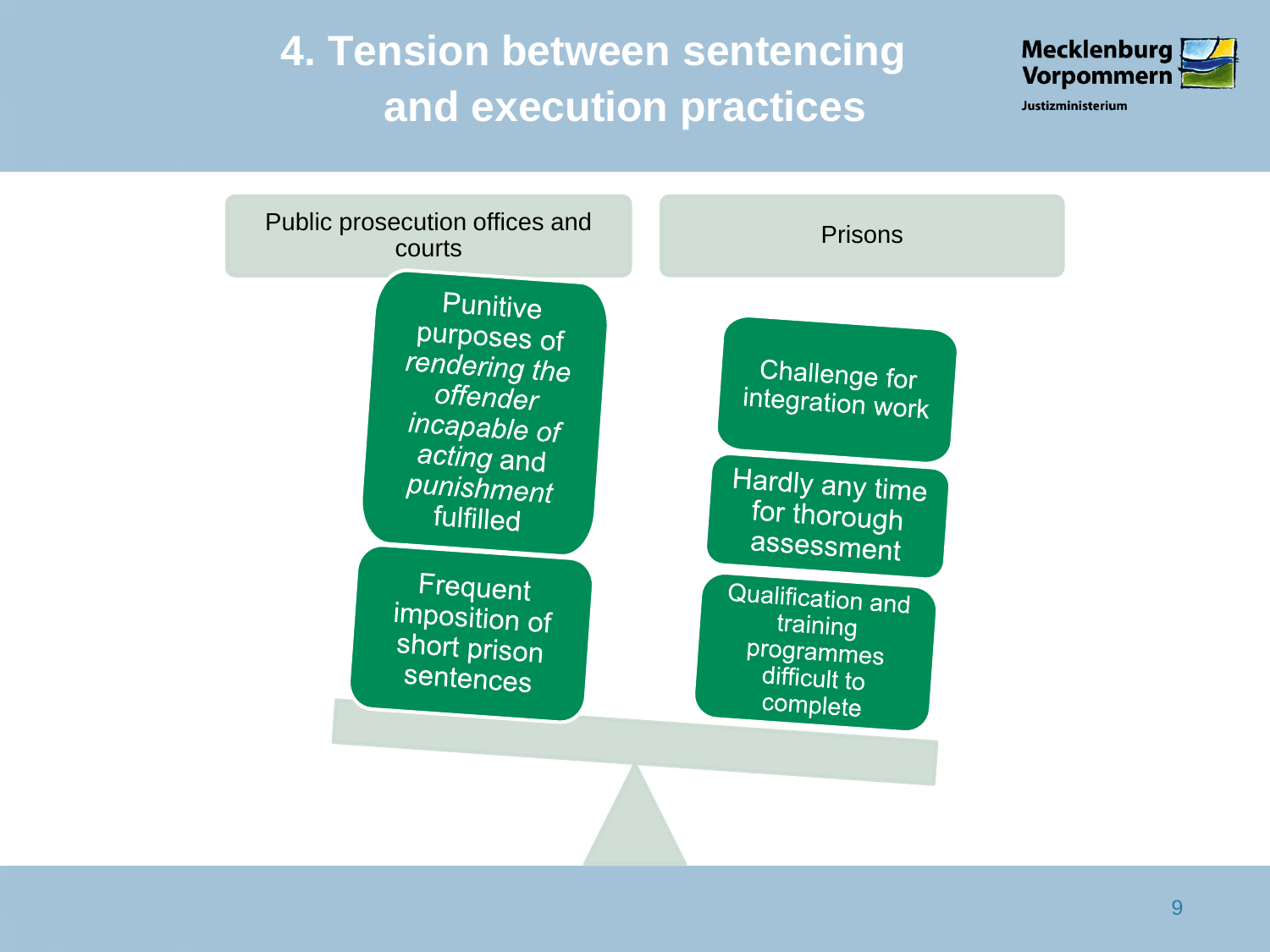## **5. Prison practice -England and Wales-**



Justizministerium

### **Pathfinder Projects**

- Reducing likelihood of recidivism by:
	- **Nodular interventions prior to release**
	- **If all improving availability of services offered after release**
	- **IMPROPICE 19 Improving reintegration into the community**
- Seven projects between 1995 and 2005 (carried out by the probation service and voluntary organisations)
	- Significantly improved communication skills as well as changes in attitudes and behaviour of clients as a result of the probation service's work (continuous monitoring and assessment using OASys for gathering and exchanging information)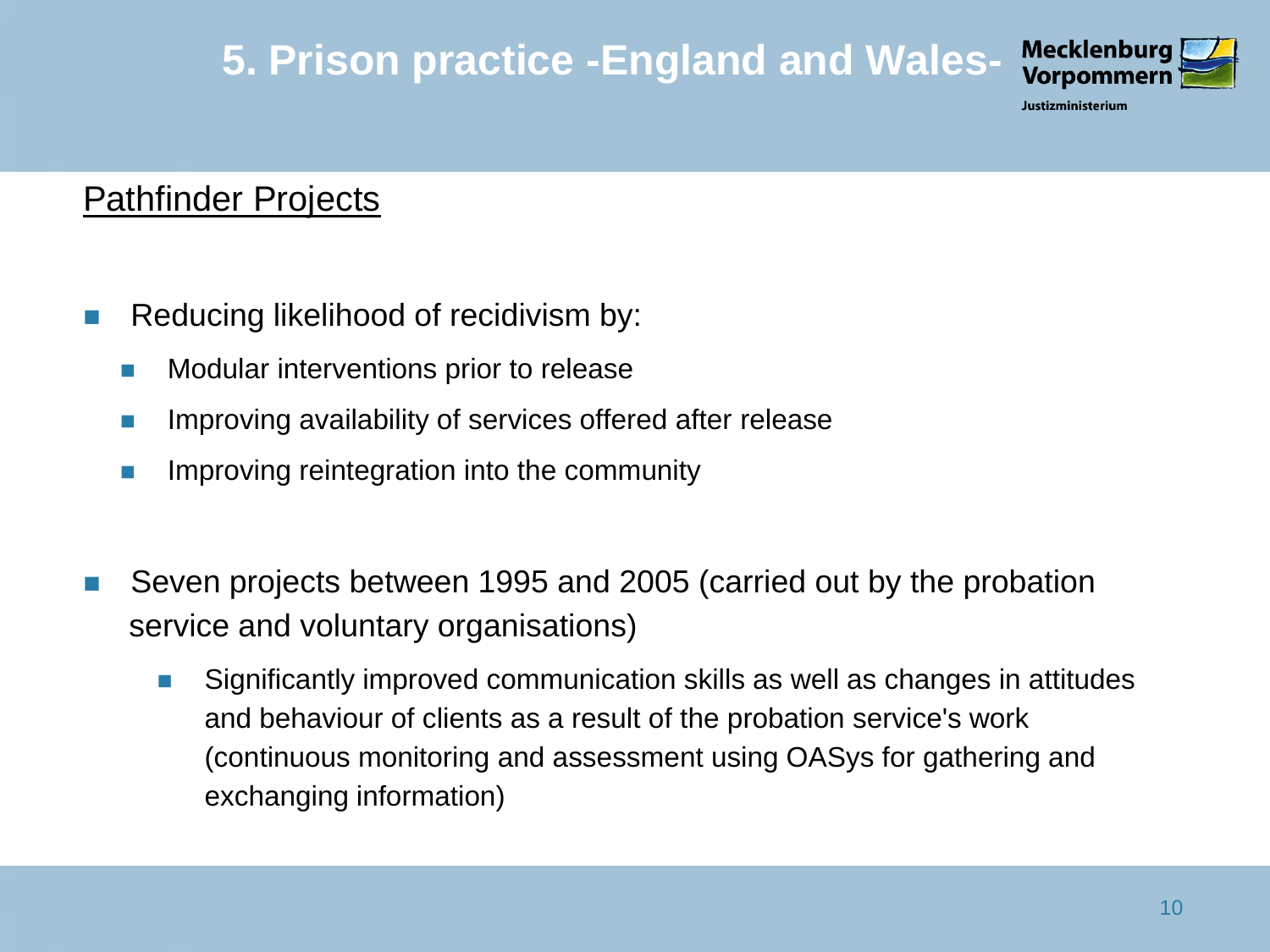## **5. Prison practice -Scotland-**



### "One-Stop" Throughcare Centre in Edingburgh

- Comprehensive and integrative preparation for release provided to convicts from the first day of imprisonment
	- Integrating prisoners through 12-week pre-release programmes
- Using expertise from different agencies, the prisoner's individual situation is considered and the need for action assessed
	- **Drawing up a throughcare plan (with important steps for the duration of** imprisonment and following release)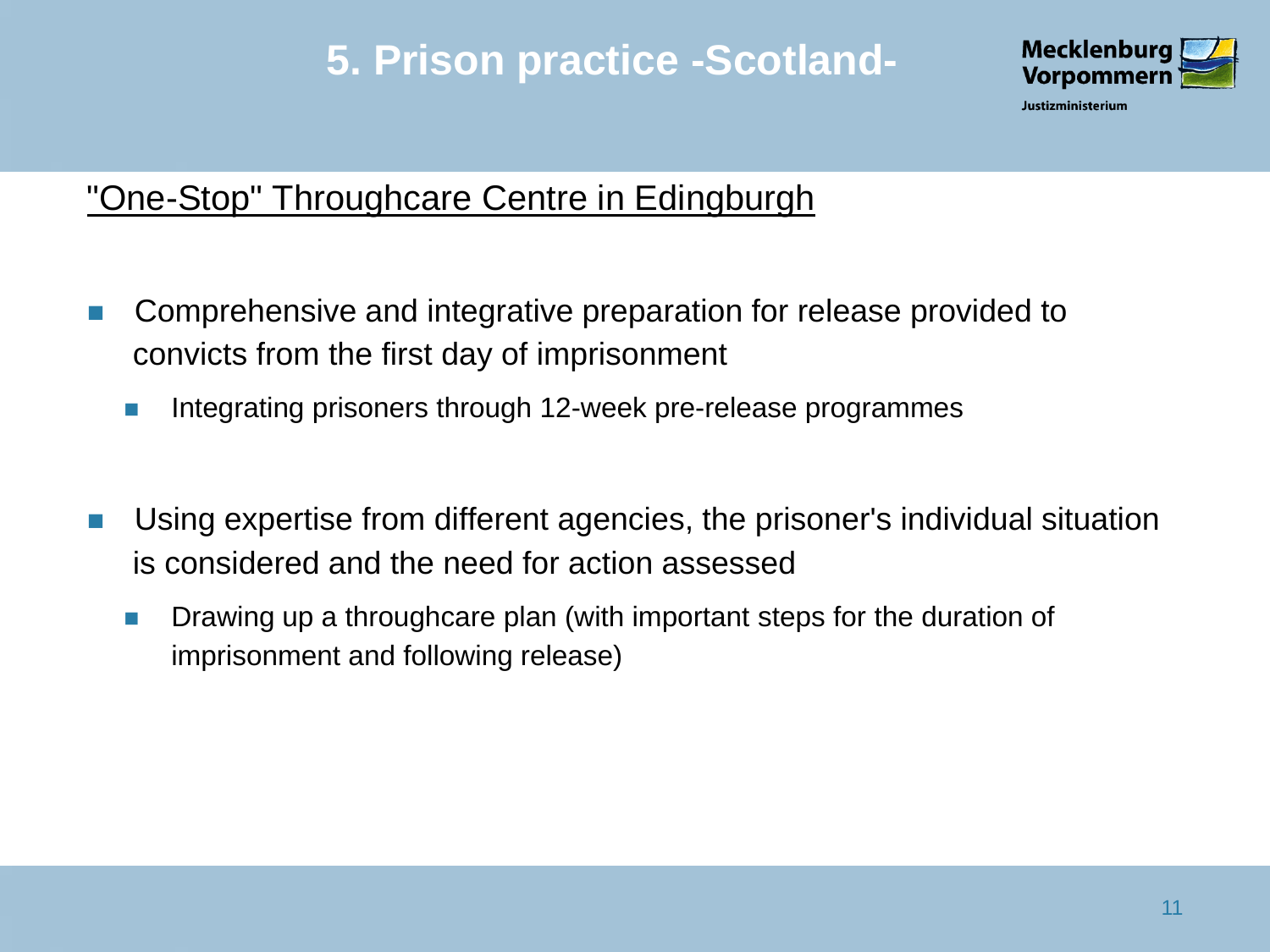## **5. Prison practice -Switzerland-**



#### Pilot Scheme: Semi-detention

- **Prison sentence is executed at certain times (evenings, nights, days off)** while occupational activity is continued
- $\blacksquare$  Key elements of the model: Intervention programmes (group discussions dealing with specific offences or problems), social activities, short leave and holiday, specific educational support and crisis intervention
- **Follow-up studies show a lower rate of recidivism, which, however, is** dependent on the complexity of problems experienced by each client (no specific preventive effect of semi-detention could be demonstrated)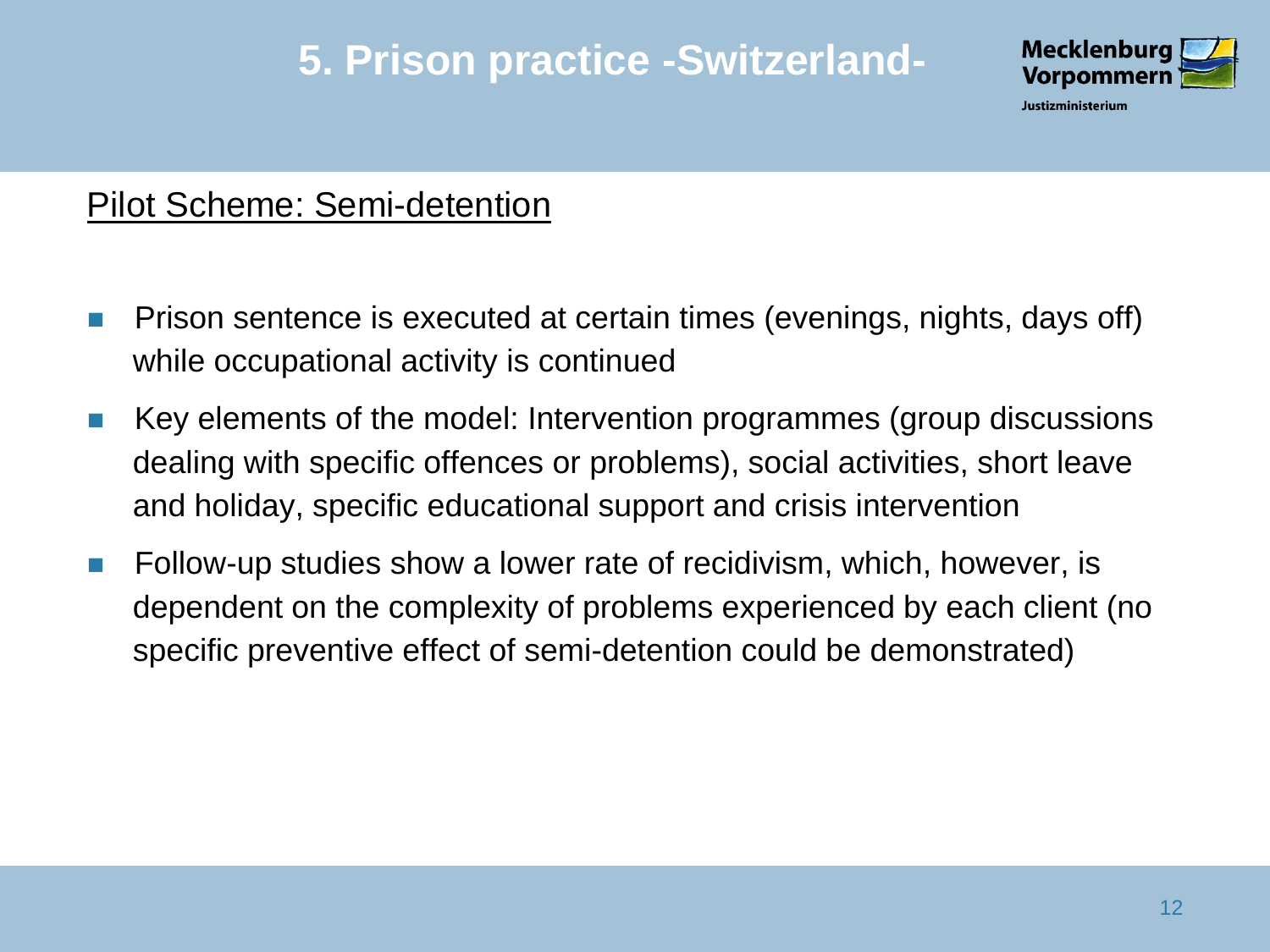# **5. Prison practice - Germany (nine** *Bundesländer***)-**



### **New Prison Act entered into force on 1 June 2013:**

- Binding introduction of a reintegration plan upon arrival in prison in the case of prison sentences of up to one year
- **Simultaneous involvement of the probation service**
- Involvement of external institutions at an early stage

### **Goals**

- Moving away from prison plans towards integration plans
- Paradigm shift towards external orientation

### **Results**

### **Increase in early release, constantly high number of transfers to open facilities**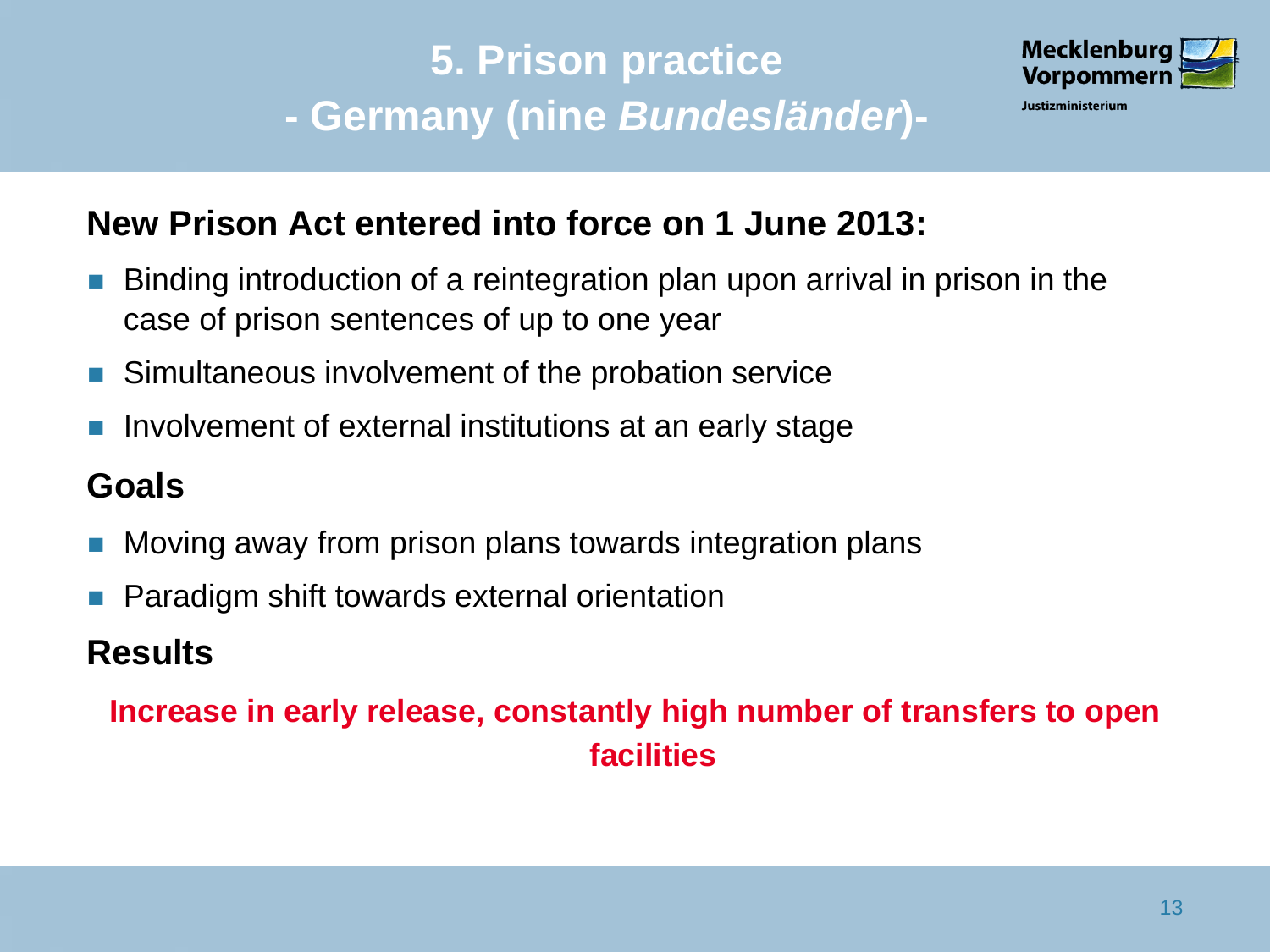## **6. Outlook**



#### **The prison system as an opportunity for binding integration plans**

- Successful integration requires cooperation between prisons and community institutions
- **Reintegration requires suitable points of contact for all problem areas,** each of which is responsible for a particular part of the integration process
- **Effective communication and cooperation structures are required in** relations between the different bodies involved
- Need to monitor the integration process

#### **Developing an overall plan**

**for social rehabilitation in prison and in the community**